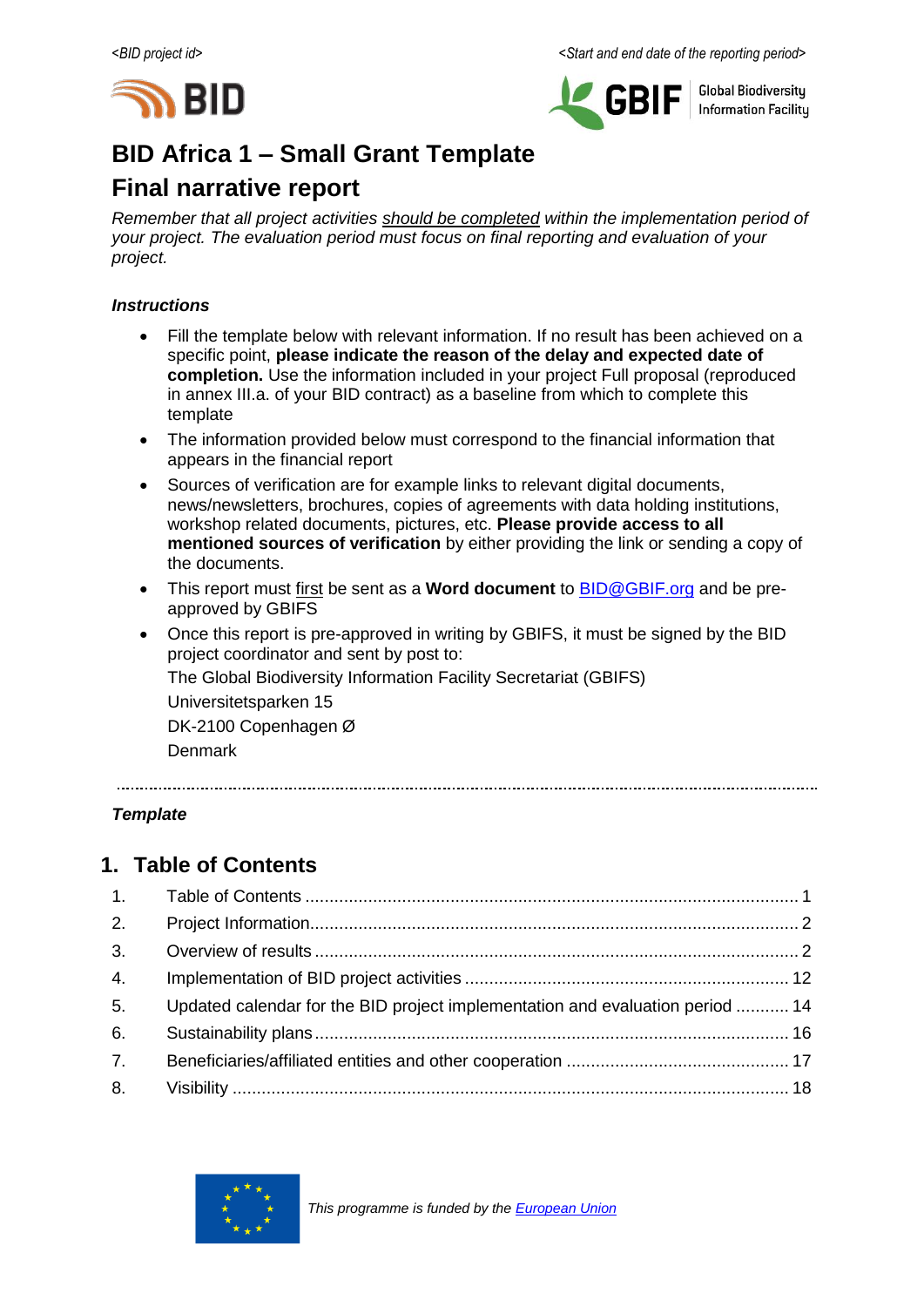



# <span id="page-1-0"></span>**2. Project Information**

**2.1.Principal investigator and grant coordinator: Institution/network/agency name:** National Museums of Kenya and National Environment Management Authority

- **2.2.Principal investigator name and role: Dr Charles N. Lange:** Role Data Mining, Data Management, analysis, reports development and submission to GBIF
- **2.3.BID proposal identifier:** BID-AF2015-0045-SMA
- **2.4.Project title:** Mobilizing freshwater snails' biodiversity datasets for advancing biodiversity knowledge access, conservation and human wellbeing in Kenya

**2.5. Start date and end date of the reporting period: 1st December, 2016 – 31st August 2017** 

**2.6.Country(ies) in which the activities take place:** Kenya

# <span id="page-1-1"></span>**3. Overview of results**

#### **3.1.Executive summary**

*Give a short summary of the activities implemented and the outcomes of the project for the whole implementation period (no more than 500 words maximum).*

This project sought to mobilize freshwater snails data from secondary sources mainly fosucing on collections at the National Museums of Kenya which is the national repostory of natural history collection in Kenya including also data mining from literature. The first key project activity involved data mining from collections at the National Musuems of Kenya with the assitance of the Project assistant who is a technician at the National Museums of Kenya. This activity ran paralell with data mining from various literature sources such as published books, research papers and internet (www) including data mining from other institutions collections. Data-sets mined focused mainly on taxon data-sets, occurance, ecology and abundance data-sets. Data mined paricualrly from collecitons was screened by the Project Principal Investigator (PI) for qulaity control particuarly the taxon data-sets before entry in to GBIF formart database for publication. The data mobilized yielded 57 species comprising of 38236 individuals of freshwater snails (Gastropods). Two (2) species of bivalves captured from literature were also included in the database mainly owing to their conservtion status. Among the species recorded, 18 (31.6%) of them are endemic to Kenya. Several other species recorded from the collection at the National Museums of Kenya, are material from other countries and do not occur in Kenya. At least four species are listed Critically Endangered and four others Endangered in the IUCN Red List of Threatened animals. Majority of the species are though listed as Least Concern in the IUCN category. The taxon

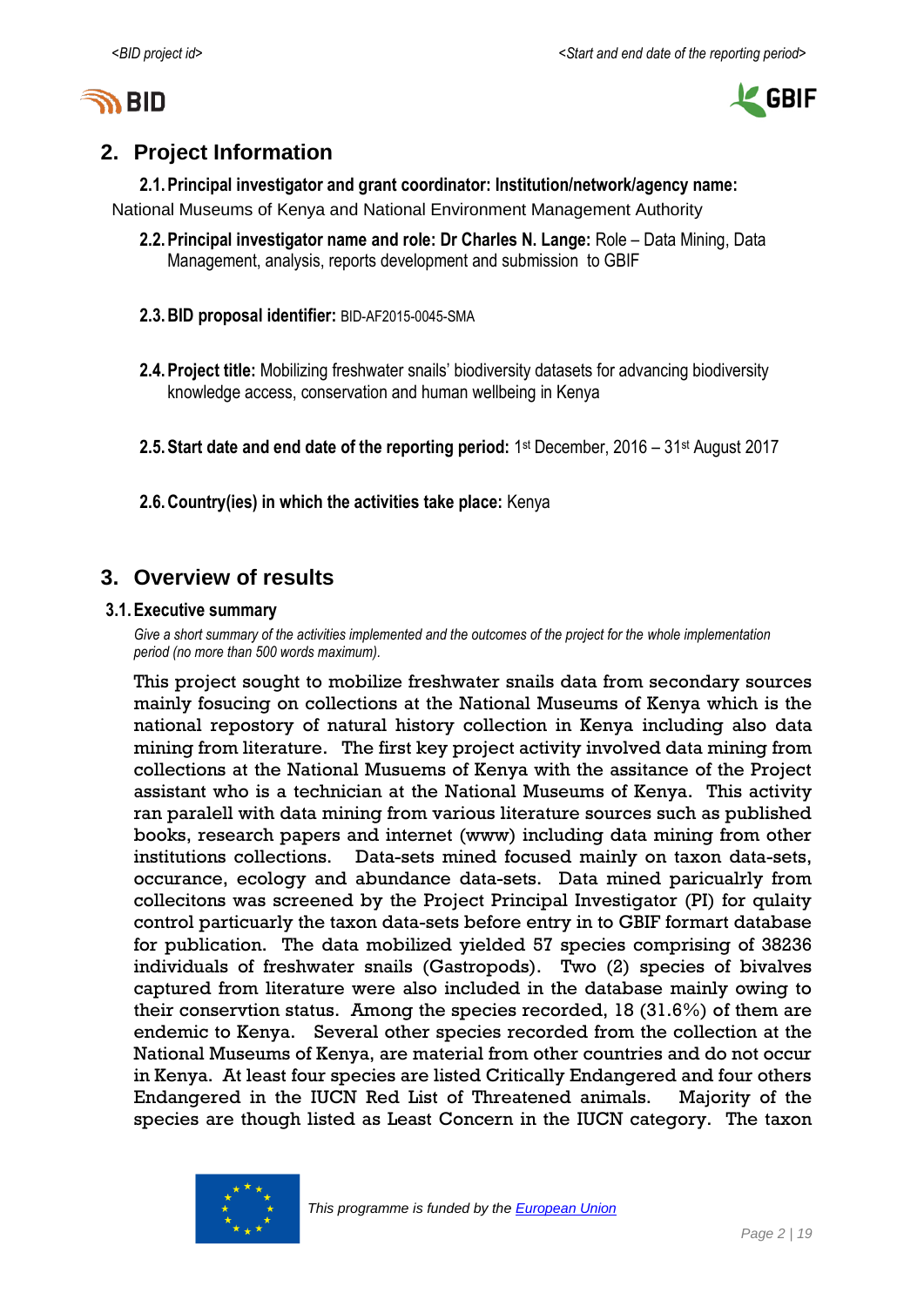



(species) database was published in GBIF.org. Most of the taxon names were matched with locality (occurrence data). However, many locality names appear may have been mispelled or present broad range locality names that makes it difficult to present point geodatabase(GPS data). Thus, presenting occurrence database with geodata was a great challenge and hence occurrence data was not published. Nevertheless, efforts are find the best arrangement for presenting the geodata for the various localities asscoiated with the species data. The outcome from the project has been a major contribution in improving the knowledge of freshwater snails in Kenya and even Africa. The classification (species) database published present the range of freshwater snails from Kenya and even beyond which form a good reference point on freshwater snails biodiversity. More so, the project contributes in availing information for promoting the understanding and management of potential snails-borne diseases in Kenya through knowledge on the distribution of the potential intermediate hosts snails in the genera Bulinus and Biomphalaria. The project contributed in ehnancing research capacity in Kenya through induction of the research assitant in freshwater snails diagnostics. The project further provided insights for application in designing future research projects on fresheater snails.

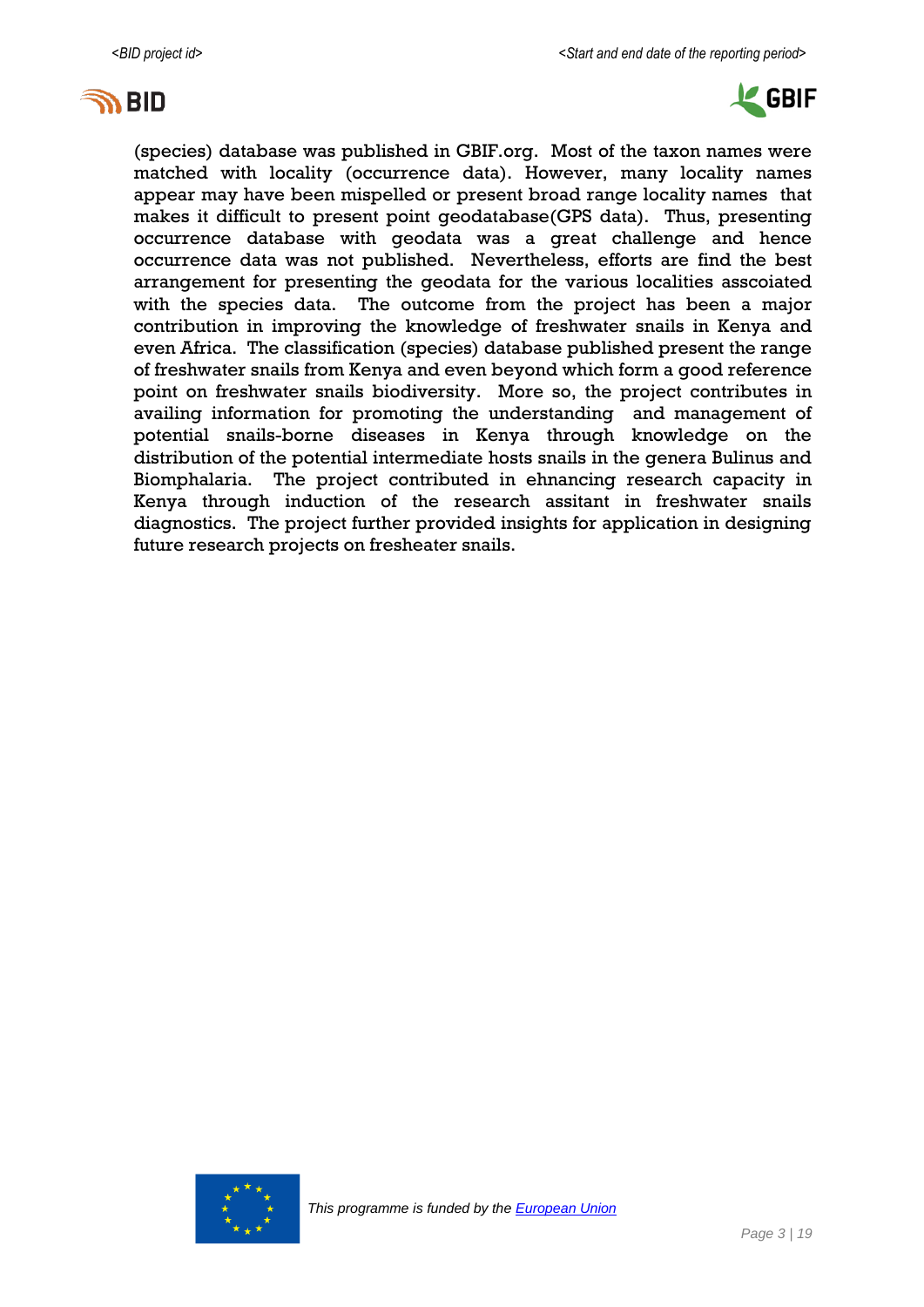



# **3.2.Progress against expected milestones:**

| <b>Expected milestones/activities</b>                                                                                                                               | Completed<br>Yes/No                                                                                                                                                                                           | <b>Explanatory</b><br>notes                                                                                                                | Sources of<br>verification                 |
|---------------------------------------------------------------------------------------------------------------------------------------------------------------------|---------------------------------------------------------------------------------------------------------------------------------------------------------------------------------------------------------------|--------------------------------------------------------------------------------------------------------------------------------------------|--------------------------------------------|
| Completed capacity self-assessment<br>questionnaire for data holding<br>institutions<br>(http://www.qbif.org/resource/82785                                         | Yes                                                                                                                                                                                                           | Completed<br>the<br>assessment<br>questionnair<br>e and send<br>to GBIF<br>secretariat                                                     | The<br>completed<br>questionnair<br>e send |
| The instituton that will publish your<br>data is registered with GBIF.org<br>For registered data publishers see:<br>http://www.qbif.org/publisher/searc<br><u>h</u> | yes                                                                                                                                                                                                           | See:<br>GBIF.org                                                                                                                           | www.gbif.or<br>g                           |
| The data users identified in the full<br>proposal have documented their<br>intended use of the mobilized data<br>and provided early feedback                        | Yes                                                                                                                                                                                                           | The results<br>to be used in<br>the<br>developmen<br>t of the<br>Kenya's<br>National<br>State of<br>Environment<br>Report (SoE)<br>2015-17 | Draft SoE                                  |
| All mobilized data has been<br>published to GBIF.org                                                                                                                | Checklist<br>Done;<br>Occurrence<br>dataset has<br>challenges<br>due with<br>names that<br>cannot<br>exactly be<br>assigned a<br>Geodata or<br>GPS point<br>data.<br><b>Species</b><br>data-sets<br>published | See<br>Checklist on<br>www.gbif.or<br>g                                                                                                    | Publication<br>at<br>www.gbif.or<br>g      |

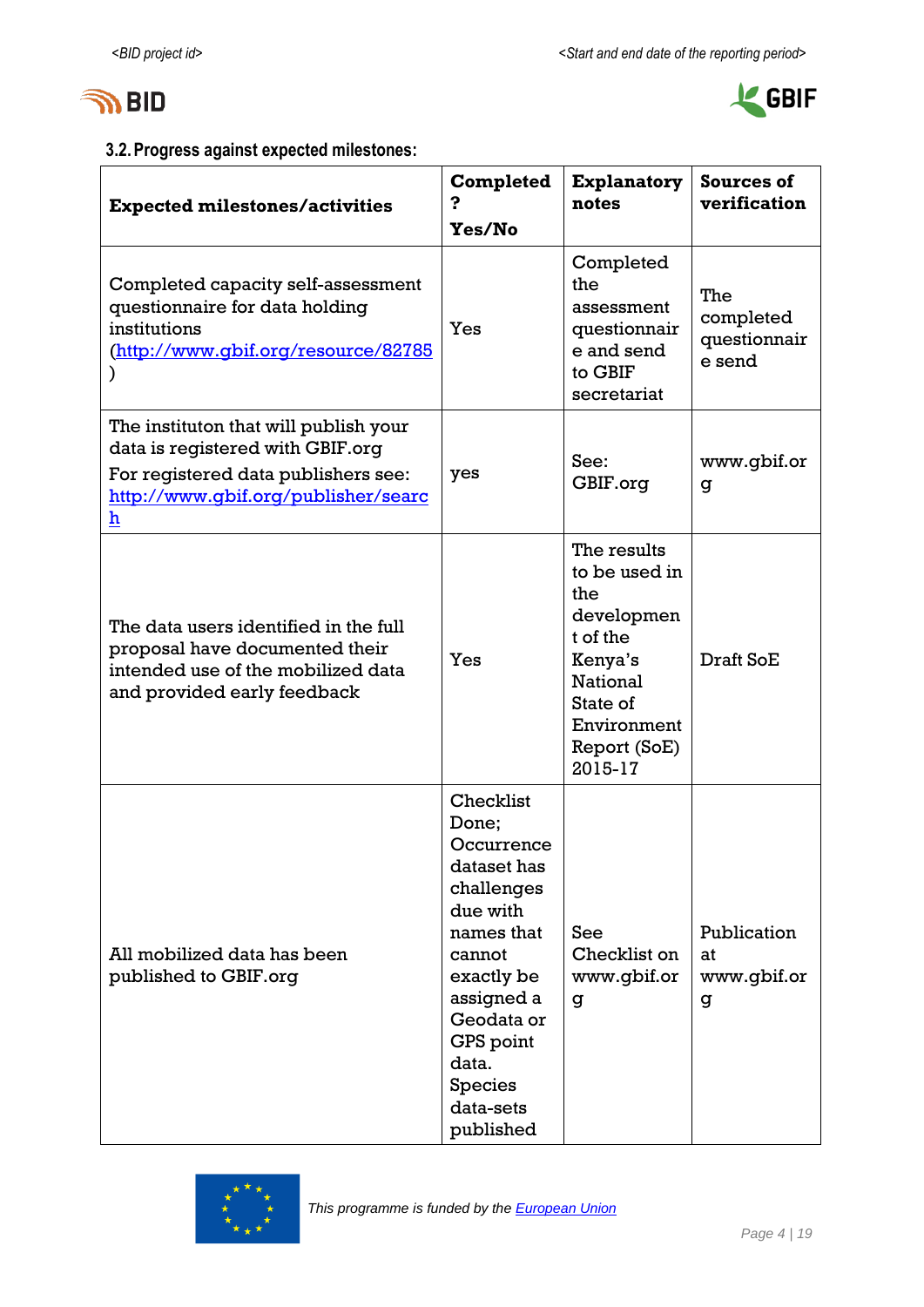



| All published data meet the minimum<br>requirements outlined in the Data<br>Quality Requirements available at<br>http://bid.qbif.org/en/community/da<br>ta-quality/                                                                                                                                                   | Yes | See<br>www.gbif.or<br>g                                                                                                           | Verify at<br>www.gbif.or<br>g                  |
|-----------------------------------------------------------------------------------------------------------------------------------------------------------------------------------------------------------------------------------------------------------------------------------------------------------------------|-----|-----------------------------------------------------------------------------------------------------------------------------------|------------------------------------------------|
| The training outcomes of the project<br>have been documented, including<br>the number of people receiving<br>certification through the BID Capacity<br>Enhancement workshops, the<br>number of people trained in<br>nationally organized events, and the<br>evaluation of the impacts of these<br>training activities | Yes | Mr. Masinde<br>did the<br>online<br>course and<br>is using the<br>expertise to<br>promote<br>database<br>activties at<br>NEMA CHM | Draft SoE<br>chapter on<br>Biodiversity        |
| Final capacity self-assessments have<br>been completed with sustainability<br>plans                                                                                                                                                                                                                                   | Yes | See send<br>copy of self<br>assessment                                                                                            | Self<br>assessment<br>odcument<br>send to GBIF |
| All uses of the mobilized data have<br>been documented                                                                                                                                                                                                                                                                | Yes | Draft SoE<br>noted use of<br>mobilized<br>data on<br>freshwater<br>snails and<br>other will be<br>documented<br>too               | Draft SoE<br>Chapter on<br>Biodiversity        |
| Best practices and lessons learned<br>have been documented                                                                                                                                                                                                                                                            | Yes | This report<br>summary<br>indicates<br>best lessons<br>learnt                                                                     | This report -<br>see<br>summary<br>section     |

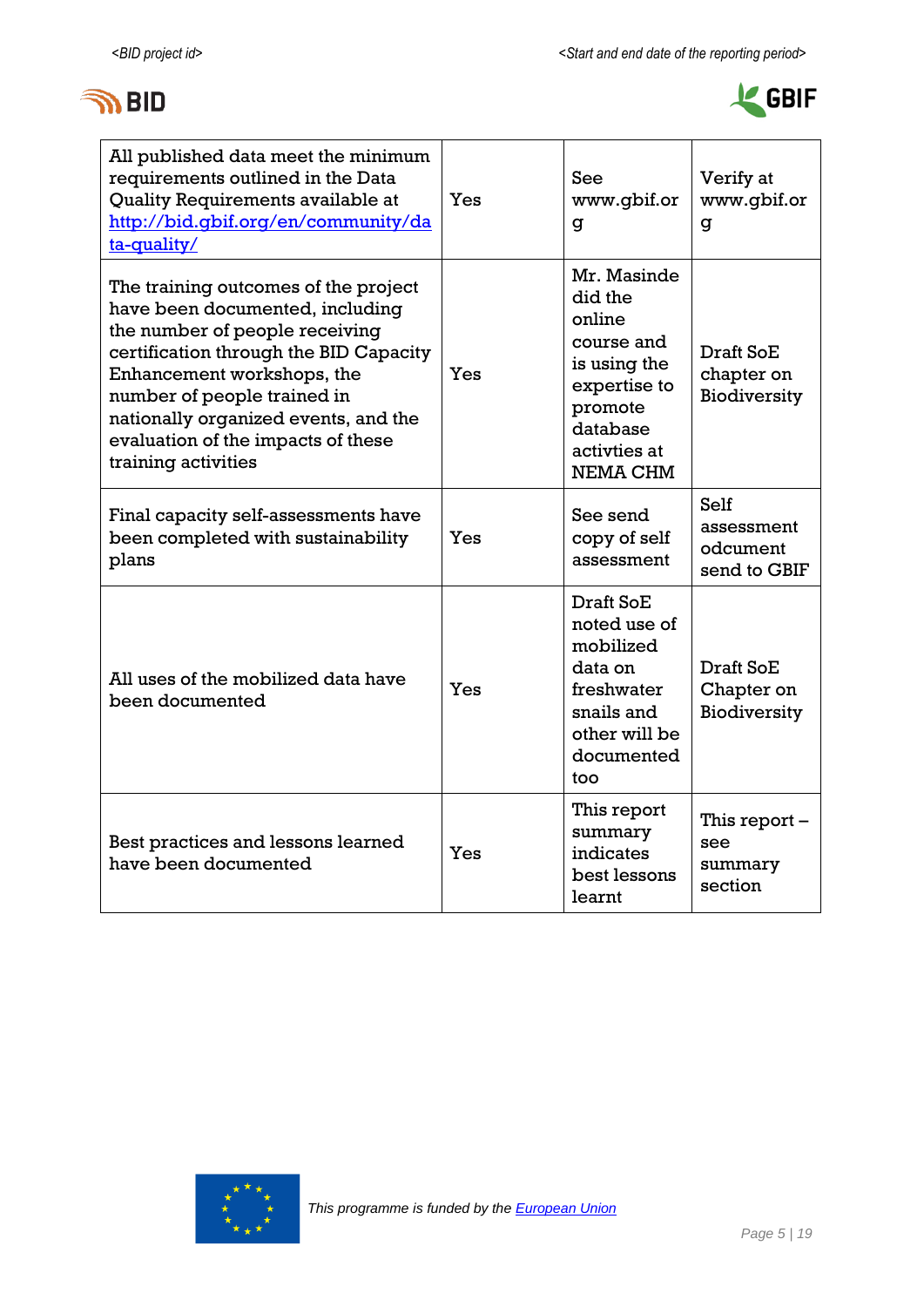



#### **3.3.Project deliverables and activities**

*Refer to the table in section 2.2 "Deliverables, activities and reporting criteria" of your BID full proposal. Provide updates on the status of each of planned deliverables. We remind you that all deliverables should be completed at the time of drafting this report (end of implementation period). In the event of unexpected delay, please provide detailed explanatory notes and indicate planned completion date. Add as many rows as needed.*

| <b>Deliverable</b>                           | <b>Related activity</b>                                                                                                       | <b>Completed?</b><br>Yes/No                                | <b>Explanatory</b><br>notes                                                                                                                                                                         | Sources of<br>verification                                                                                           |  |  |  |
|----------------------------------------------|-------------------------------------------------------------------------------------------------------------------------------|------------------------------------------------------------|-----------------------------------------------------------------------------------------------------------------------------------------------------------------------------------------------------|----------------------------------------------------------------------------------------------------------------------|--|--|--|
| Electronic<br>Database                       | <b>Museum collections</b><br>data mining,<br><b>Screening literature</b><br>sources & Data<br>entry to electronic<br>database | Yes                                                        | Data mining<br>from<br>colleciton<br>and<br>secreening<br>of literature<br>sources<br>successfully<br>undertaken<br>and<br>completed                                                                | <u>www.qbif.o</u><br>rg data<br>(species<br>data-set)<br>publishing<br>site and<br>copy at<br><b>NMK</b><br>database |  |  |  |
| Scientific<br>$\bullet$<br>Publication/<br>s | Data Treatment &<br>Manuscript<br>development &<br>submission                                                                 | Ongoing                                                    | The<br>manuscript<br>for<br>publicaiton<br>is at an<br>advanced<br>stage now<br>and expect<br>to submit to<br>a journal for<br>considerait<br>on for<br>publication<br>in Early<br>October,<br>2017 | Draft<br>Manuscript<br>can be<br>supplied to<br><b>GBIF</b>                                                          |  |  |  |
| Open<br>access data<br>in GBIF               | Data loaded to<br>GBIF.org                                                                                                    | Checklist<br>$loaded -$<br>occurren<br>ce data<br>not yet. | Occurrence<br>data<br>presenting<br>challenges<br>due to<br>challenges<br>with locality<br>names that                                                                                               | Check<br>www.qbif.o<br>rg for<br>checklist<br>data                                                                   |  |  |  |

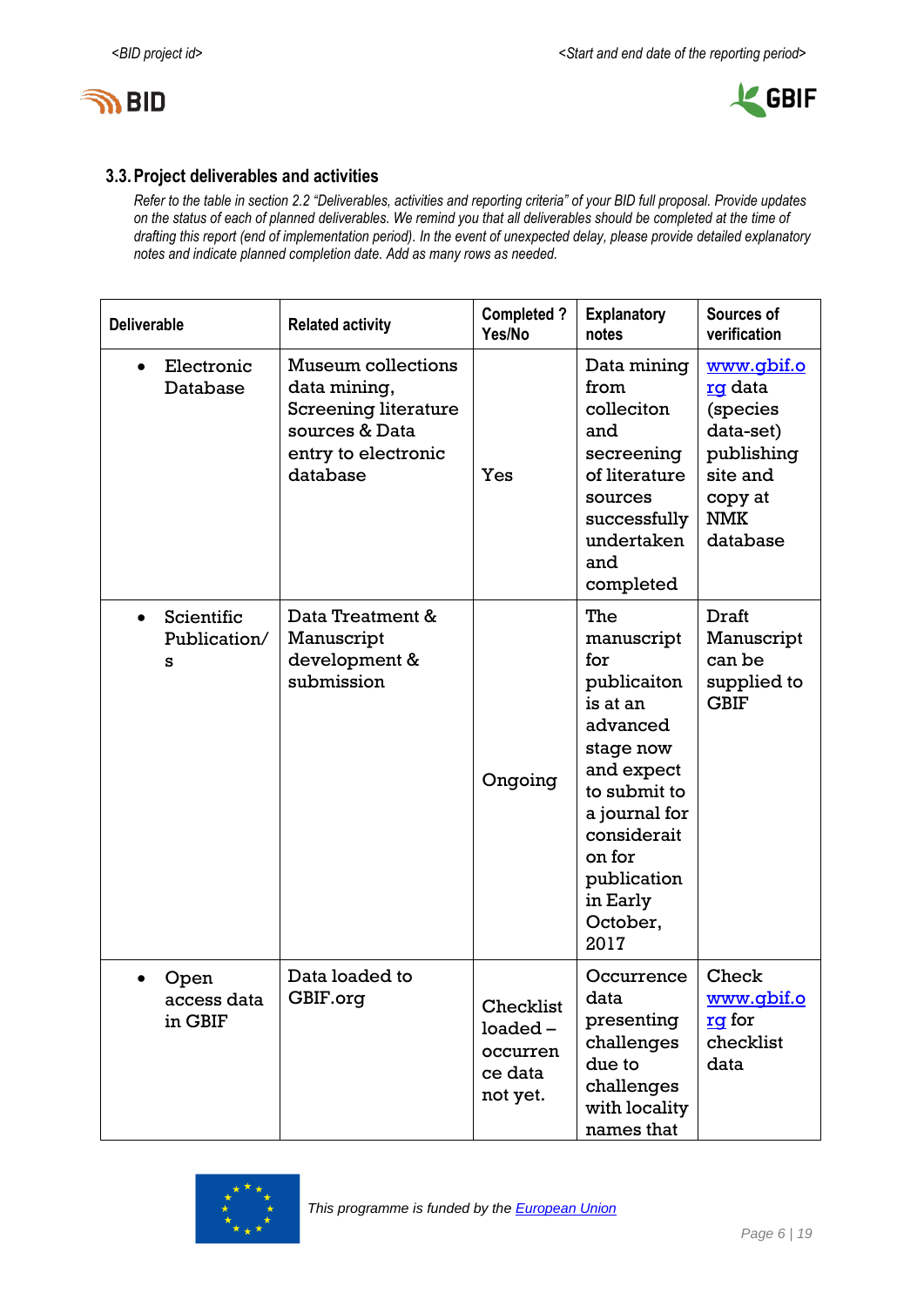



|                                                                                                     |                                                                                                                           |     | cannot be<br>assigned<br>Geodata or<br>GPS data<br>point<br>precisely                |                                                                            |
|-----------------------------------------------------------------------------------------------------|---------------------------------------------------------------------------------------------------------------------------|-----|--------------------------------------------------------------------------------------|----------------------------------------------------------------------------|
| Threatened<br>species<br>distribution<br>maps and<br>reviewed<br>species<br>conservatio<br>n status | <b>Threatened species</b><br>maps<br>development/updati<br>ng and revised<br>species<br>conservation status<br>proposals. | Yes | Maps for<br>threatened<br>species and<br>species of<br>medical<br>improtance<br>done | Map van be<br>shared                                                       |
| Data for<br><b>National</b><br>Clearing<br>House<br>Mechanism<br>(CHM)<br>office at<br>NEMA.        | CHM data<br>enhancement                                                                                                   | Yes | Data<br>forwarded<br>to CHM<br>Manager                                               | Informaion<br>being<br>organized<br>for loading<br>to Kenyas<br><b>CHM</b> |
| Data for the<br>State of<br>Environmen<br>t report<br>(SoE)                                         | Provision of data for<br>the State of<br>Environment report<br>(SoE) development                                          | Yes | Data in<br>Draft SoE<br>2015-17                                                      | Draft SoE<br>Biodiversity<br>chapter                                       |

### **3.4.Datasets published on GBIF.org**

*If the dataset is not yet published, please indicate detailed explanation about causes of delays". Add as many rows as needed.*

| <b>Dataset title</b>                       | <b>Publishing</b><br>institution | <b>DOI or URL/Planned</b><br>hosting institution | Date/expected<br>date of<br>publication                    | <b>Explanatory</b><br>notes              |
|--------------------------------------------|----------------------------------|--------------------------------------------------|------------------------------------------------------------|------------------------------------------|
| Taxon-data set -<br>Checklist<br>(species) | National<br>Musuems of<br>Kenya  | GBIF.org                                         | Published on<br>www.gbif.org<br>data<br>publishing<br>site | Data<br>published on<br>GBIF.org         |
| Occurrence<br>datasets                     | National<br>Musuems of<br>Kenya  | Work on<br>progress                              | By end of<br>November,<br>2017                             | Many of the<br>the species<br>occurrence |

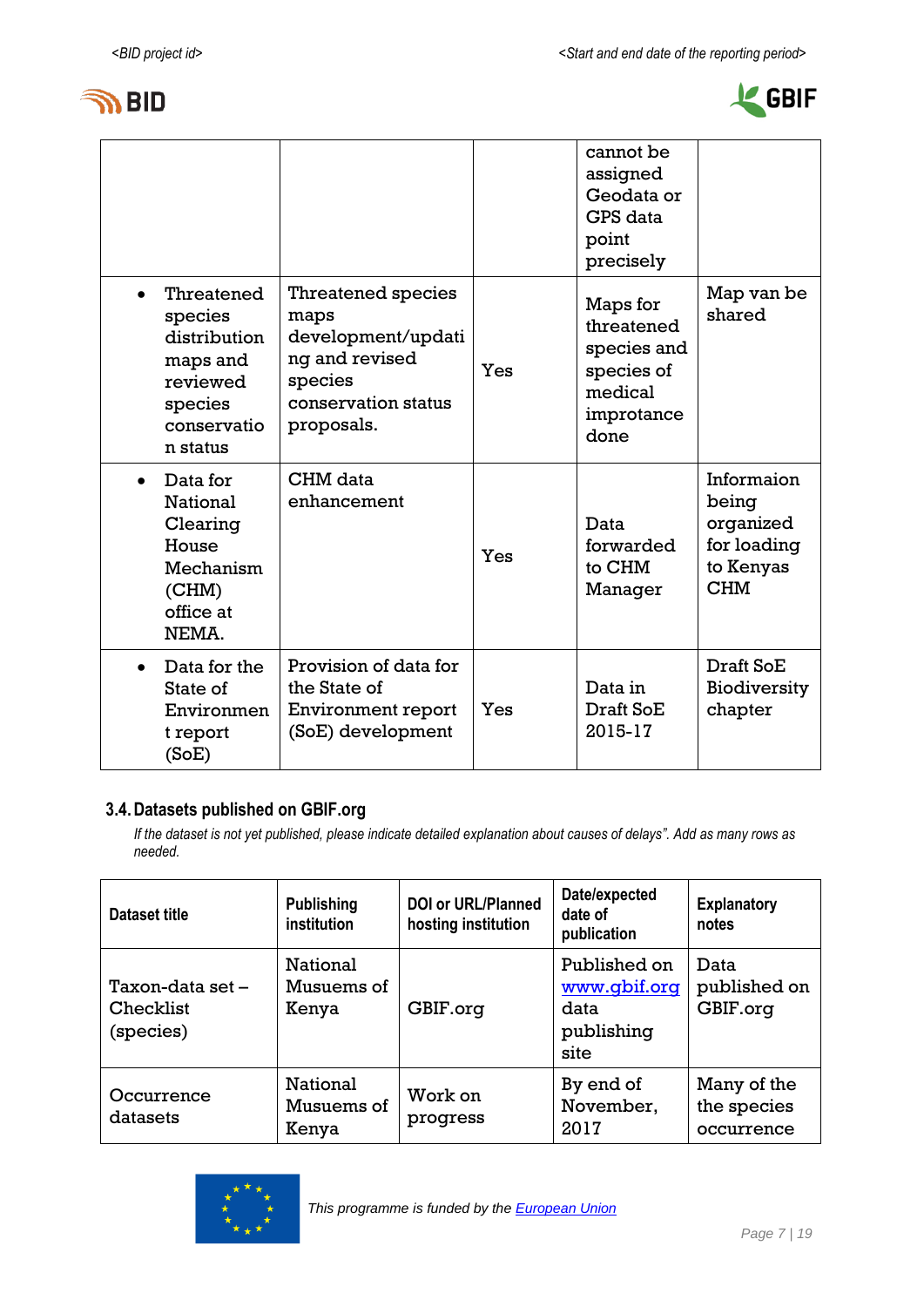





|  |  | data            |
|--|--|-----------------|
|  |  | presents        |
|  |  | locality        |
|  |  | names that      |
|  |  | can not be      |
|  |  | assigned        |
|  |  | precisely to    |
|  |  | Geodata or      |
|  |  | <b>GPS</b> data |
|  |  | point owing     |
|  |  | to the way      |
|  |  | the names       |
|  |  | are             |
|  |  | provided.       |
|  |  | This work       |
|  |  | therefore       |
|  |  | require         |
|  |  | extensive       |
|  |  | verification    |
|  |  | which in        |
|  |  | some cases      |
|  |  | require visits  |
|  |  | to given        |
|  |  | locality        |
|  |  | names for       |
|  |  | getting         |
|  |  | reliable        |
|  |  | geodata.        |
|  |  | Some locality   |
|  |  | names also      |
|  |  | were either     |
|  |  | mispelled or    |
|  |  | non-            |
|  |  | existence       |
|  |  | while others    |
|  |  | present         |
|  |  | broad names     |
|  |  | of large        |
|  |  | geographical    |
|  |  | areas that      |
|  |  | cannot          |
|  |  | precisely be    |
|  |  | assigned a      |
|  |  | point GPS       |
|  |  | data. Thus      |

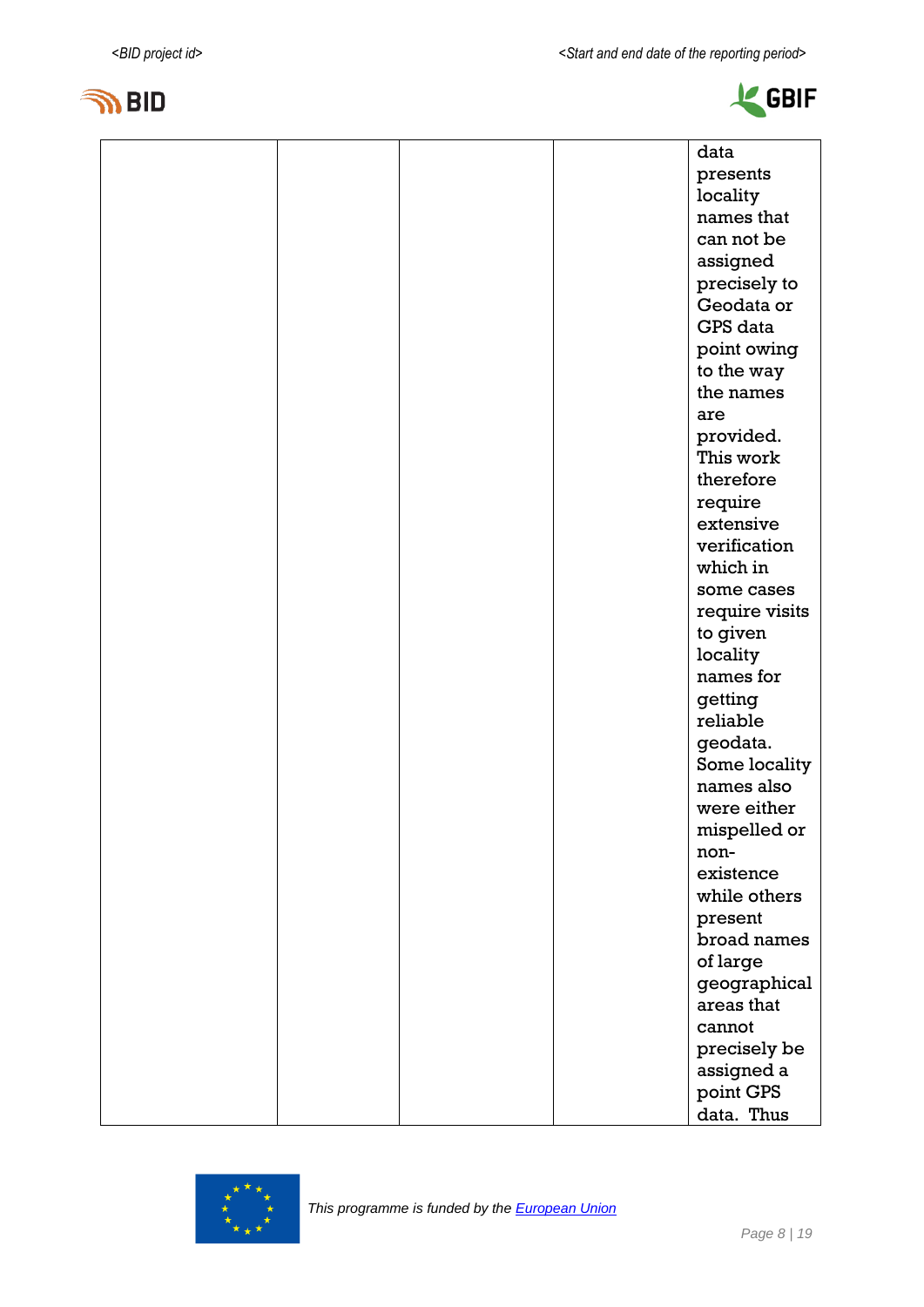



|  |  | further      |
|--|--|--------------|
|  |  | extensive    |
|  |  | verification |
|  |  | is necessary |
|  |  | which        |
|  |  | require more |
|  |  | time         |

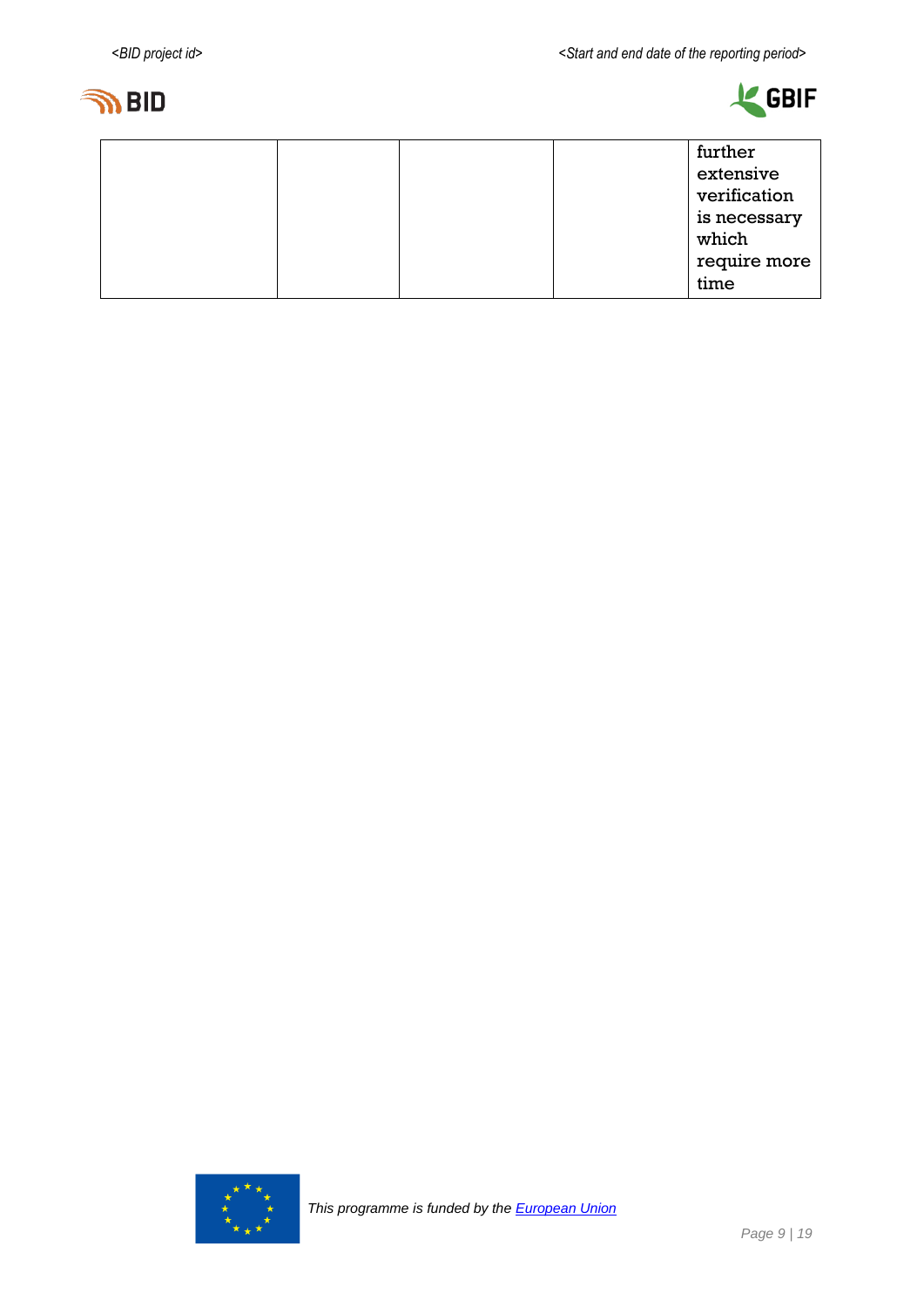



#### **3.5.Examples of use of biodiversity data available through GBIF**

*Use the table to document use or planned use of data available through GBIF as part of your project. You may want to refer to the section 2.5 'Plan to support the integration of biodiversity information into policy and decision-making processes' of your BID full proposal. Please provide the DOI for datasets published on GBIF or data downloaded from GBIF in the "Dataset" column. Briefly describe how the data have been used or are planned to be used in the "Data use" column (ca. 50 words). Provide the date or approximate time frame in months for the use or planned use in the "Date/time frame" column. Please provide links to any documents or webpages documenting the use in the "Sources of verification" column. Add as many rows as needed.*

| <b>Dataset</b>                                                                                              | Data user                                                                                                                                      | Data use                                                                                                                                                                | Date/time<br>frame                                                                                                                                          | Sources of<br>verification                     | <b>Notes</b>                                                                                                                                                                                                                                                                                                                                                                                                                        |
|-------------------------------------------------------------------------------------------------------------|------------------------------------------------------------------------------------------------------------------------------------------------|-------------------------------------------------------------------------------------------------------------------------------------------------------------------------|-------------------------------------------------------------------------------------------------------------------------------------------------------------|------------------------------------------------|-------------------------------------------------------------------------------------------------------------------------------------------------------------------------------------------------------------------------------------------------------------------------------------------------------------------------------------------------------------------------------------------------------------------------------------|
| Describe<br>d names<br>(Taxon<br>Dataset)<br>of<br>freshwat<br>er snails<br>and<br>loaded to<br><b>GBIF</b> | Government<br>agencies<br>such as<br>NEMA, NMK<br>and other,<br>International<br>agencies<br>and Non-<br>Government<br>al<br>Organisation<br>s | Research,<br>Environment<br>al<br>Assessments<br>and<br>Biodiversity<br>conservation<br>promotion<br>including<br>management<br>of potential<br>snail borne<br>diseases | Data will be<br>used for the<br>developme<br>nt of the<br>State of<br>Environme<br>nt report<br>$2015 - 17$ ,<br>developme<br>nt of<br>manageme<br>nt plans | Sate of<br>Environme<br>nt report<br>2015-2017 | The<br>database on<br>checklist<br>(species)<br>and<br>distribution<br>(countries)<br>form a<br>critical<br>foundation<br>for building<br>relevant<br>research<br>projects<br>and<br>targeted<br>biodiversity<br>assessment<br>s, including<br>basis for<br>promotion<br>οf<br>biodiversity<br>conservatio<br>n. The<br>information<br>is will also<br>be<br>instrumenta<br>l in serving<br>public<br>health<br>through<br>improved |

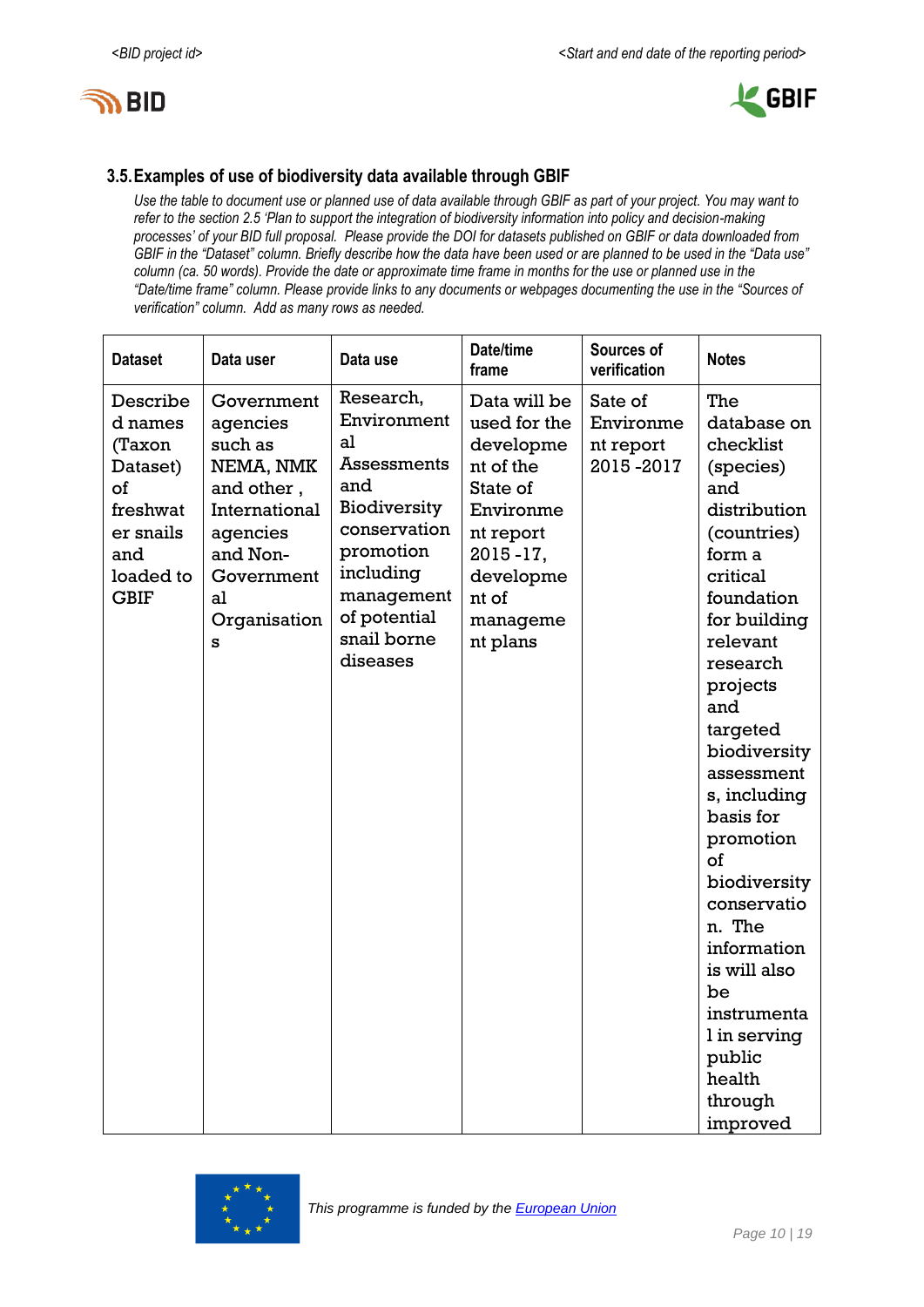



|  |  |  | knowledge    |
|--|--|--|--------------|
|  |  |  | on           |
|  |  |  | distribution |
|  |  |  | of potential |
|  |  |  | vectors of   |
|  |  |  | parasites    |
|  |  |  | that cause   |
|  |  |  | snail-borne  |
|  |  |  | diseases     |
|  |  |  | and hence    |
|  |  |  | disease      |
|  |  |  | transmissio  |
|  |  |  | n risks      |
|  |  |  |              |

#### **3.6.Events organized as part of the project**

*List all the events that have been organized as part of your project. Please provide links to any documents or webpages documenting the use in the "Sources of verification" column. Add as many rows as needed.*

| <b>Full title</b>                                                                                                        | Organizing<br>institution                          | <b>Dates</b>              | Number of<br>participants | Sources of<br>verification |
|--------------------------------------------------------------------------------------------------------------------------|----------------------------------------------------|---------------------------|---------------------------|----------------------------|
| <b>GBIF Supported</b><br>Freshwater<br>Snails Data<br>Mobilization<br>Workshop at the<br>National<br>Musuems of<br>Kenya | National<br>Musuems of<br>Kenya                    | 29th August,<br>2017      | 15                        | List of<br>Participatns    |
| The State of<br>Envrionment<br>Report 2015-17<br>(SoE) Drafting<br>workshop at<br>Naivasha,<br>Kenya.                    | National<br>Environment<br>Management<br>Authority | $5th - 7th$ July,<br>2017 | 17                        | List of<br>participants    |

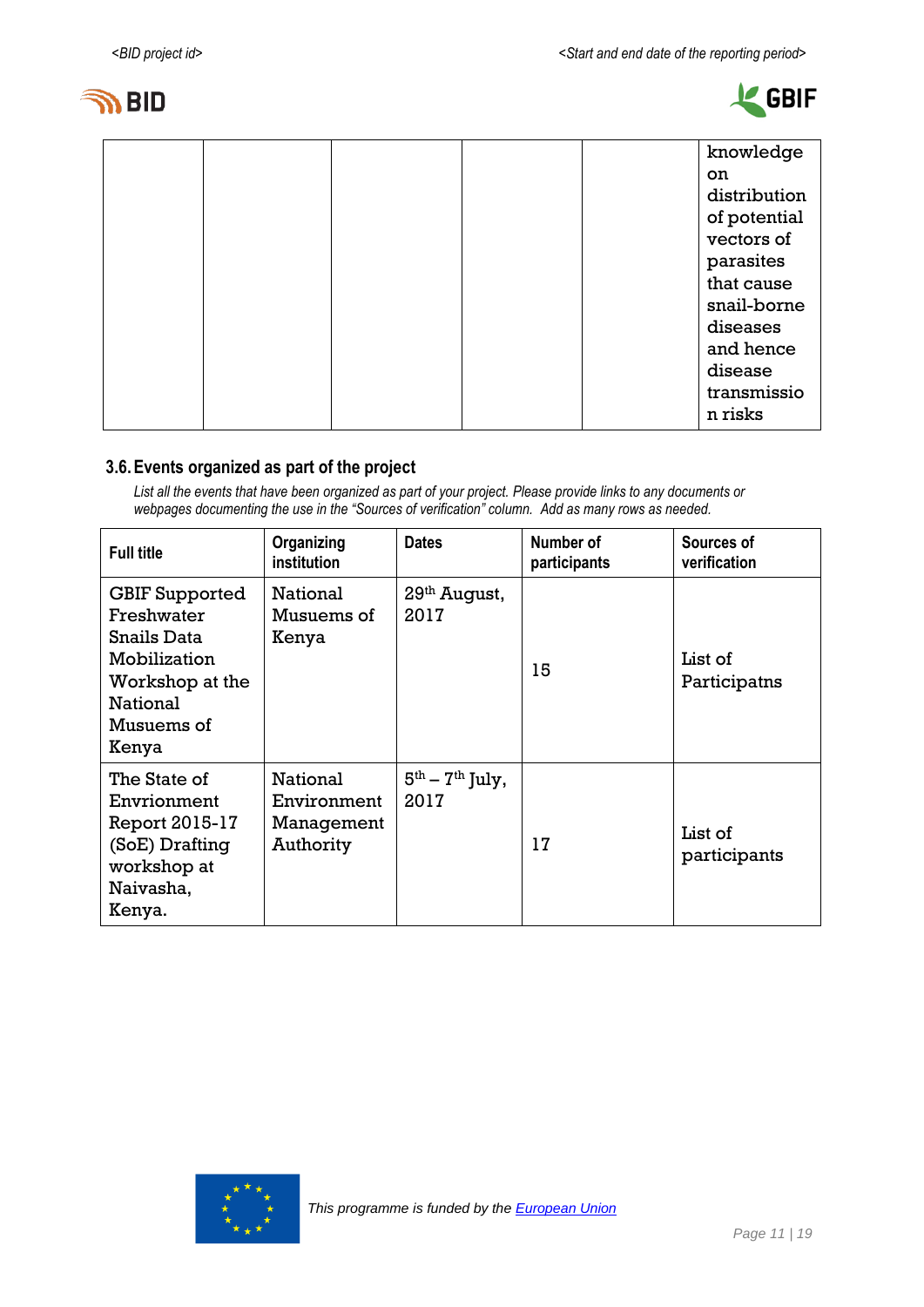



# <span id="page-11-0"></span>**4. Implementation of BID project activities**

*Refer to section 2.2 "Deliverables, activities and reporting criteria" in your BID full proposal. Provide updates on each of the activities using the reporting criteria and other sources of verification as appropriate. Sources of verification are for example links to relevant digital document, news, newsletter, brochures, copies of agreements with data holding institutions, workshop related documents, pictures, etc.*

#### **4.1.Goal 1: Increase available biodiversity data, within and beyond the grant period**

*Activity 1* **Museum collections data mining***:*

#### **Description of any implementation during the reporting period**

Data Mining from Museum collection mainly at the National Museums of Kenya (NMK) went on successfully and and completed. All freshwater snail datasets (Taxon, specimens, locality and ecological data) were captured from NMK and other institutions collections. The Museum collection recorded a total of 38236 specimens of freshwater snails. On taxon database, 57 species of freshwater snails (gastropods) and 2 species of bivalves were capture.

#### **Sources of verification**

Excel database sheets that can be supplied and checklist database loaded to GBIF.org

#### *Activity 2 name:* **Screening literature sources**

**Description of any implementation during the reporting period**

Relevant data (on freshwater snails) search and retreaval from secondary scources was undertaken from various sources traced (Books, www and scientifc publications) and merged with data mined from museum collections. A checklist of 57 gastropods species and two bivalves was compiled from material at museum collection and literature sources. Some material from the museum collection comprised of species collected from other countires. Only species that were not represented in the museum collection but their geographical distrubution include Kenya were captured from literature and merged with museum collection species database.

#### **Sources of verification**

Excel database on species checklist, specimens records and occurrrence (locality data), mid-term progress report and this project narrative final report.

*Activity 3* **name**: Data entry to electronic database

**Description of any implementation during the reporting period**

Eectronic databasing of freshwater snials data successfully completed and is available at NMK.

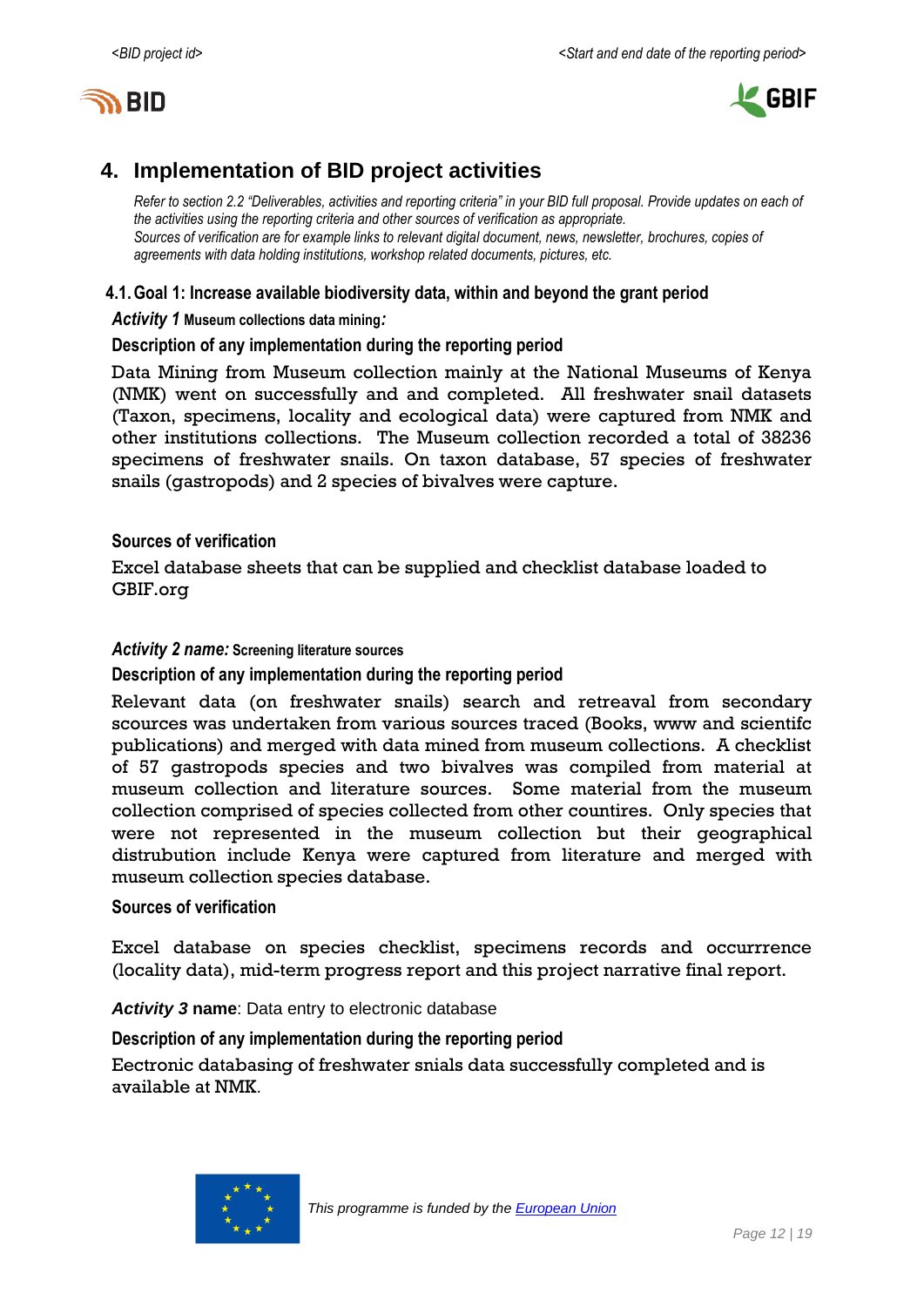



#### **Source of verification**

Freshwater snails database at NMK

**4.2.Goal 2: Apply biodiversity data in response to conservation priorities**

*Activity 1 Threatened species maps development/updating and revised species conservation status proposals.*

**Description of any implementation during the reporting period**

Distribution map for threatened species and vectors of parasitic diseases done. Upon review of threatened species conservation status using the IUCN criteria 3.1. a conclusion that the species conservation status review of 2010, 2016 and 2017 which most of them I was the assessor was still valid.

#### **Sources of verification**

Species checklist database loaded at GBIF.org

#### *Activity 2 name: CHM data enhancement*

**Description of any implementation during the reporting period**

Database submitted to CHM manager at NEMA for review and consideration for loading to national CHM

#### **Sources of verification**

#### Acknowledgement of receipt of data from CHM manager

*[Add as many activities as given in your full proposal under "Deliverables, activities and reporting criteria" for goal 2]*

#### *Activity 3 name: Provision of data for the State of Environment report (SoE) development*

#### **Description of any implementation during the reporting period**

Data mobilized captured and used in updating the draft SoE 2015-17

#### **Sources of verification**

Biodiversity chapter of the State of Envriomment report 2015-17.

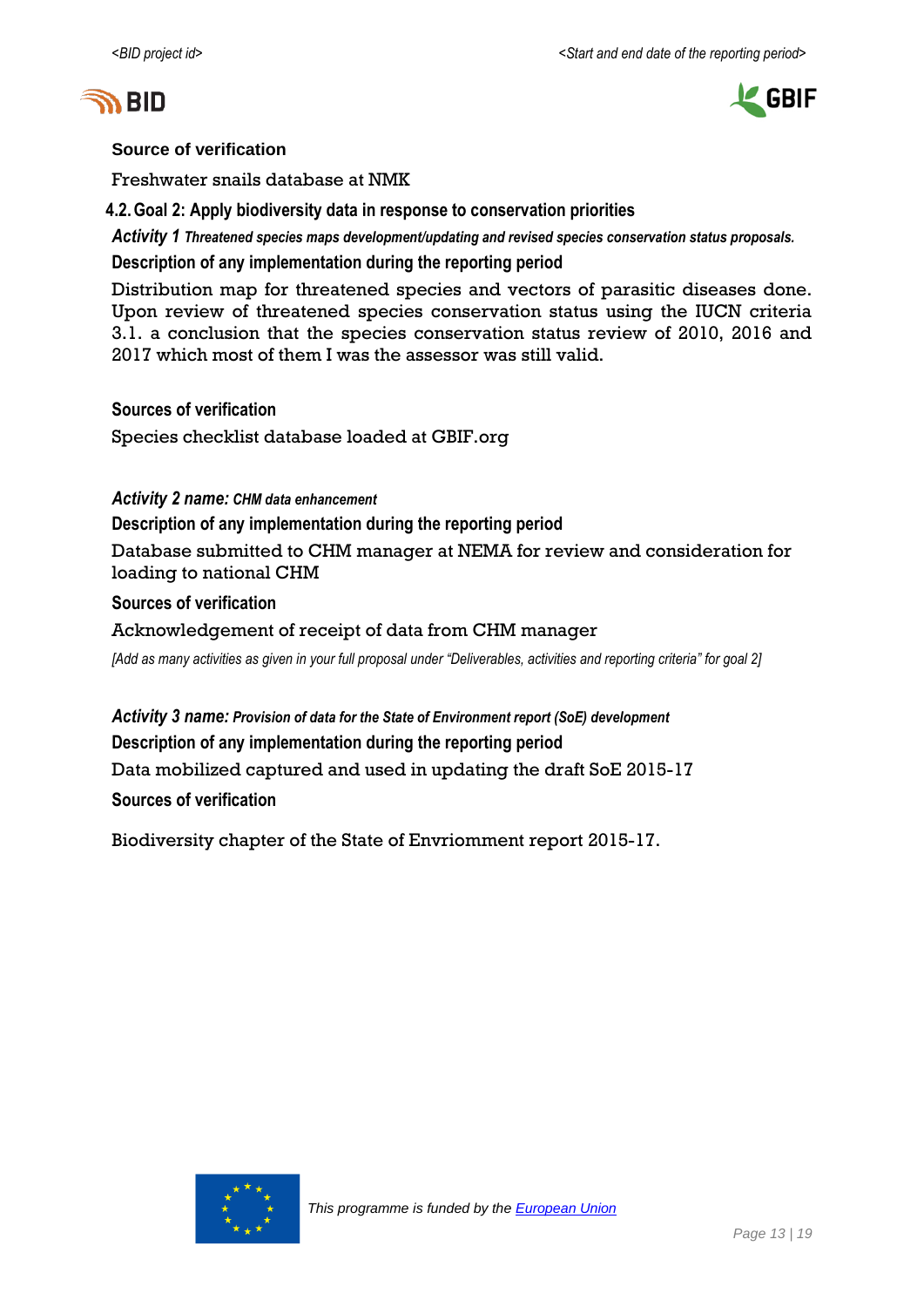# **IN BID**



# **5. Updated calendar for the BID project implementation and evaluation period**

*The calendar should be completed in the same way as in the Full Project Proposal, but should include any expected changes. Provide reasons for any expected changes in section 5.1 'Explanatory Notes'.*

<span id="page-13-0"></span>

| Implementation period (maximum 12 months, starting 1 June 2016 at the earliest) |    |                                                                                                                   |              |                |                |                 |                |                 |         |                           |  |            |              |                  |                           |                           |  |  |  |  |  |                                                                     |
|---------------------------------------------------------------------------------|----|-------------------------------------------------------------------------------------------------------------------|--------------|----------------|----------------|-----------------|----------------|-----------------|---------|---------------------------|--|------------|--------------|------------------|---------------------------|---------------------------|--|--|--|--|--|---------------------------------------------------------------------|
| Implementation period start date and end date<br>(dd/mm/yy)                     |    | 1st June 2016 - 31st August, 2017<br>9   10   11   12   13   14   15   16   17   18   19   20   21   22   23   24 |              |                |                |                 |                |                 |         |                           |  |            |              |                  |                           |                           |  |  |  |  |  |                                                                     |
| <b>Activity</b>                                                                 |    | $\overline{2}$                                                                                                    | $\mathbf{3}$ | $\overline{4}$ | 5 <sup>5</sup> | $6\overline{6}$ | 7 <sup>1</sup> | 8               |         |                           |  |            |              |                  |                           |                           |  |  |  |  |  | <b>Notes</b>                                                        |
| Mid-term evaluation & reporting                                                 |    |                                                                                                                   |              |                |                | χ               |                |                 |         |                           |  |            |              |                  |                           |                           |  |  |  |  |  | This report                                                         |
| Mining of Museum data                                                           | χI |                                                                                                                   |              | $X$ $X$ $X$    | $\mathsf{X}$   | $\sf X$         |                |                 |         |                           |  |            |              |                  |                           |                           |  |  |  |  |  | Done                                                                |
| Screening literature sources                                                    |    | $\mathsf{X}$                                                                                                      | $\times$     | $\chi$         | $\mathsf{X}$   | $\sf X$         |                |                 |         |                           |  |            |              |                  |                           |                           |  |  |  |  |  | Done                                                                |
| Data entry to electronic database                                               | χI |                                                                                                                   |              | $X$ $X$ $X$    | X              |                 |                | $X$ $X$ $X$ $X$ |         | $\mathsf{x}$              |  | $x \mid x$ | $\mathsf{X}$ | $\mathsf{X}$     | $\boldsymbol{\mathsf{X}}$ |                           |  |  |  |  |  | Done                                                                |
| Data cleaning and treatment                                                     |    |                                                                                                                   |              |                |                |                 |                |                 | $X$ $X$ | $\boldsymbol{\mathsf{X}}$ |  | $x \mid x$ | $\mathsf{X}$ | $\mathsf{X}$     | $\mathsf{x}$              |                           |  |  |  |  |  | Done                                                                |
| Development of publication/s                                                    |    |                                                                                                                   |              |                |                |                 |                |                 | X       | $\boldsymbol{\mathsf{X}}$ |  | $X \times$ | $\mathsf{X}$ | $\boldsymbol{X}$ | X                         | $\boldsymbol{\mathsf{X}}$ |  |  |  |  |  | The manuscript ongoing                                              |
| Stakeholder forum for project information sharing                               |    |                                                                                                                   |              |                |                |                 |                |                 |         |                           |  |            |              |                  | X                         | $\boldsymbol{\mathsf{X}}$ |  |  |  |  |  | Done                                                                |
| Loading data to GBIF open access platform                                       |    |                                                                                                                   |              |                |                |                 |                |                 |         |                           |  |            |              | X                | x                         | X                         |  |  |  |  |  | Species checklist done;<br>occurrence data verifications<br>ongoing |

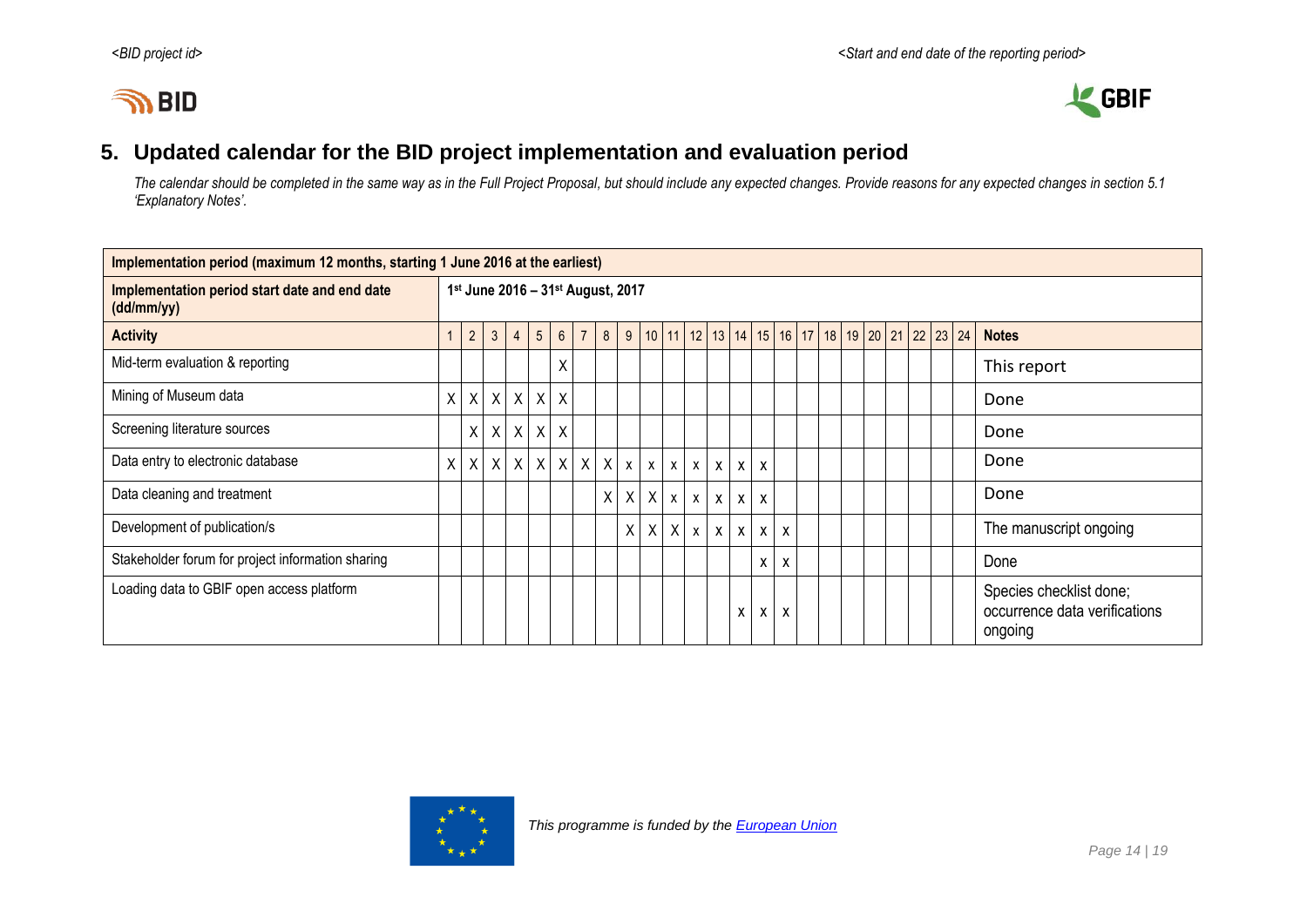



| Evaluation period (maximum 6 months, ending 31 December 2017 at the latest) |                                      |              |                        |  |  |                |  |             |  |
|-----------------------------------------------------------------------------|--------------------------------------|--------------|------------------------|--|--|----------------|--|-------------|--|
| Evaluation period start date and end date<br>(dd/mm/yy)                     | 1st June - 2017 - 31st October, 2017 |              |                        |  |  |                |  |             |  |
| <b>Activity</b>                                                             |                                      |              | $2 \mid 3 \mid 4 \mid$ |  |  | 5 <sup>7</sup> |  | 6 Notes     |  |
| Final financial report development                                          | <b>X</b>                             |              | $x \mid X$             |  |  |                |  | Report done |  |
| Final narrative report development                                          |                                      | $\mathsf{X}$ | $\mathsf{X}$           |  |  |                |  | Report Done |  |
| Final financial report submission to GBIF                                   |                                      |              | $\times$               |  |  |                |  | Submitted   |  |
| Final narrative report development                                          |                                      |              | Χ                      |  |  |                |  | Submitted   |  |

# **5.1.Explanatory notes:**

The project was successfully implemented.

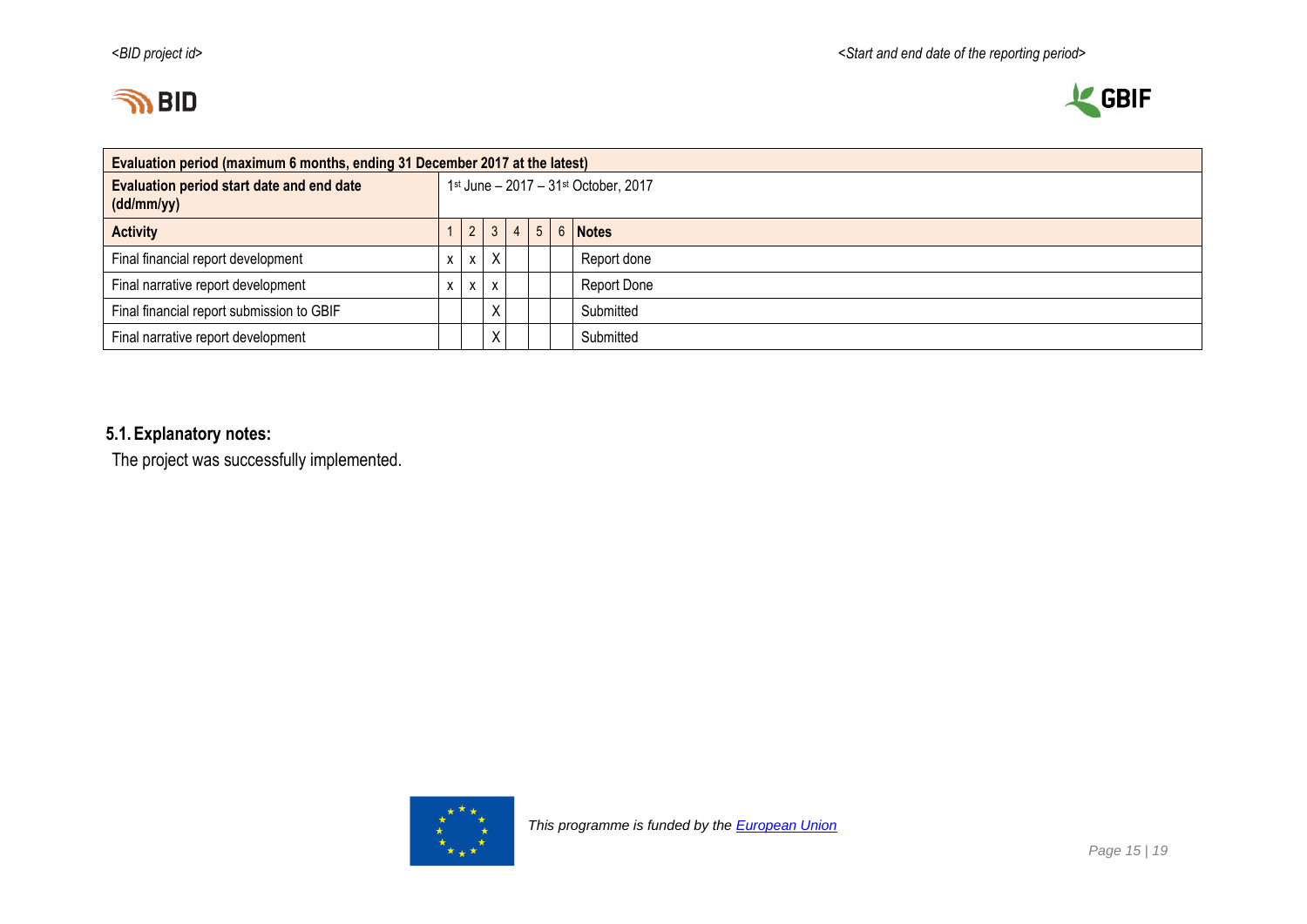



# <span id="page-15-0"></span>**6. Sustainability plans**

*Explain the approach that will be taken to ensure the sustainability of the project's results after the end of your project (500 words maximum)*

Freshwater snails' collections mobilization will continue to happen through fieldwork and perhaps donations. The acquired collections will then be mainstreamed to NMK collection data-basing system. The cooperation established between NMK and NEMA will nurture sustainability of this project work through joint programs. NMK through the government of Kenya performance contracting policy has collection acquisition and databasing as a key performance contract target. Therefore by fast-tracking performance contract requirements, the database will be updated after this project by NMK personnel. As the data volume increases, the database published at GBIF.org will be updated. NEMA through the research collaboration established between NMK and NEMA will continue to access the new information for application in advancing species and wetlands or environment conservation decision making process and policies. NMK through the GBIF node manager will also continue to contribute data to open access.

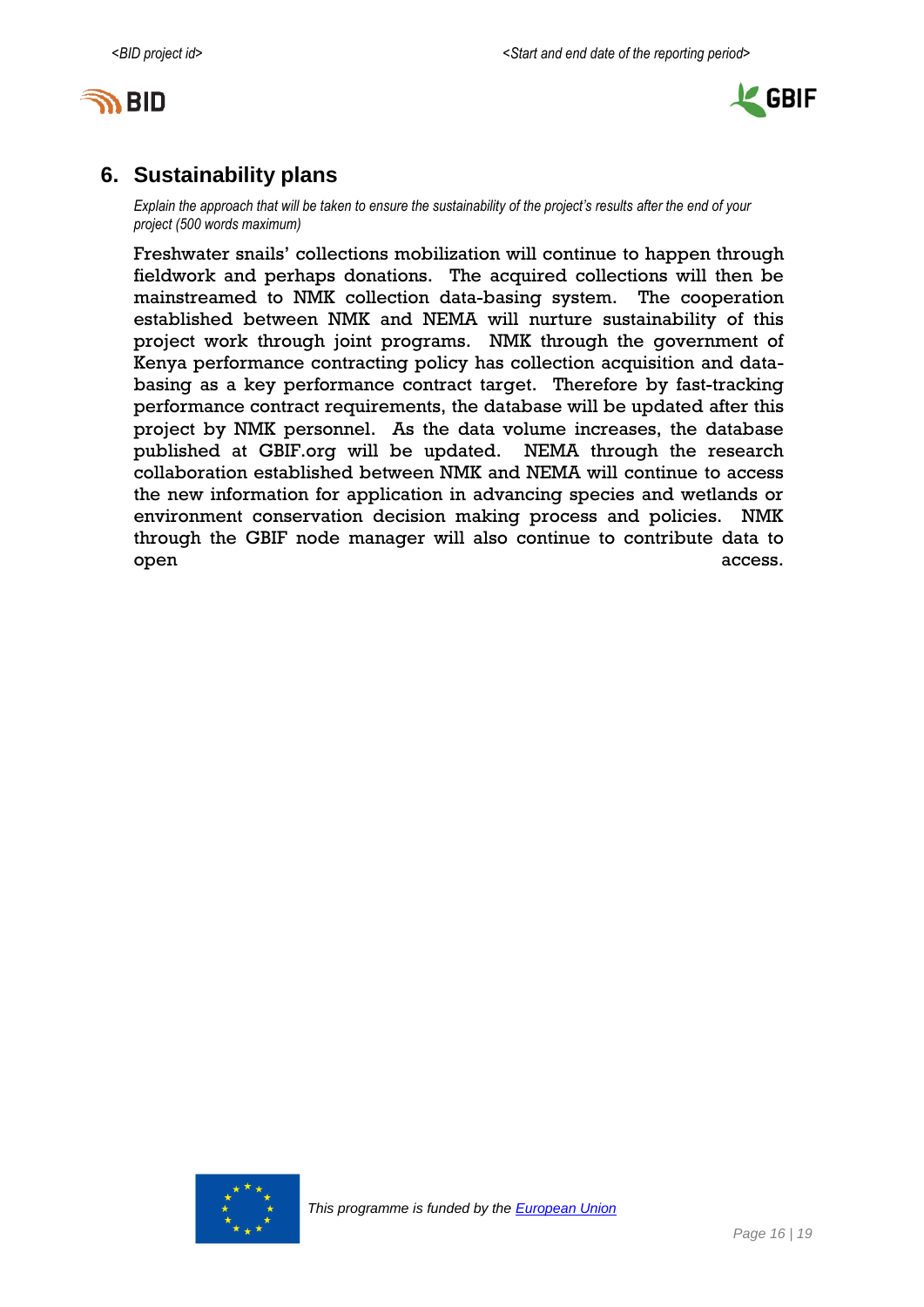



# <span id="page-16-0"></span>**7. Beneficiaries/affiliated entities and other cooperation**

#### **7.1.Relationship with project partners**

*Please describe the relationship between your project coordinating team/institution and your project partners, and with any other organisations involved in implementing your BID project.*

The National Museums of Kenya (NMK) which was the Lead institution in the project has successfully natured a research collaboration with the National Environment Management Authority (NEMA) and other relevant partners particularly the scientific institutions involving data sharing for advancing environment management. The BID project was instrumental in laying the foundation for this corporation through joint freshwater snails data mobilization for application in advancing biodiversity information knowledge, access and environmental conservation. NMK and NEMA held joint data mobilization from NMK and other institutions extensive collections and shared this data with NEMA for application in promoting environmental management and Development of the State of Environment report 2015-17 among other environmental management undertakings. The laid foundation will continue to be expanded.

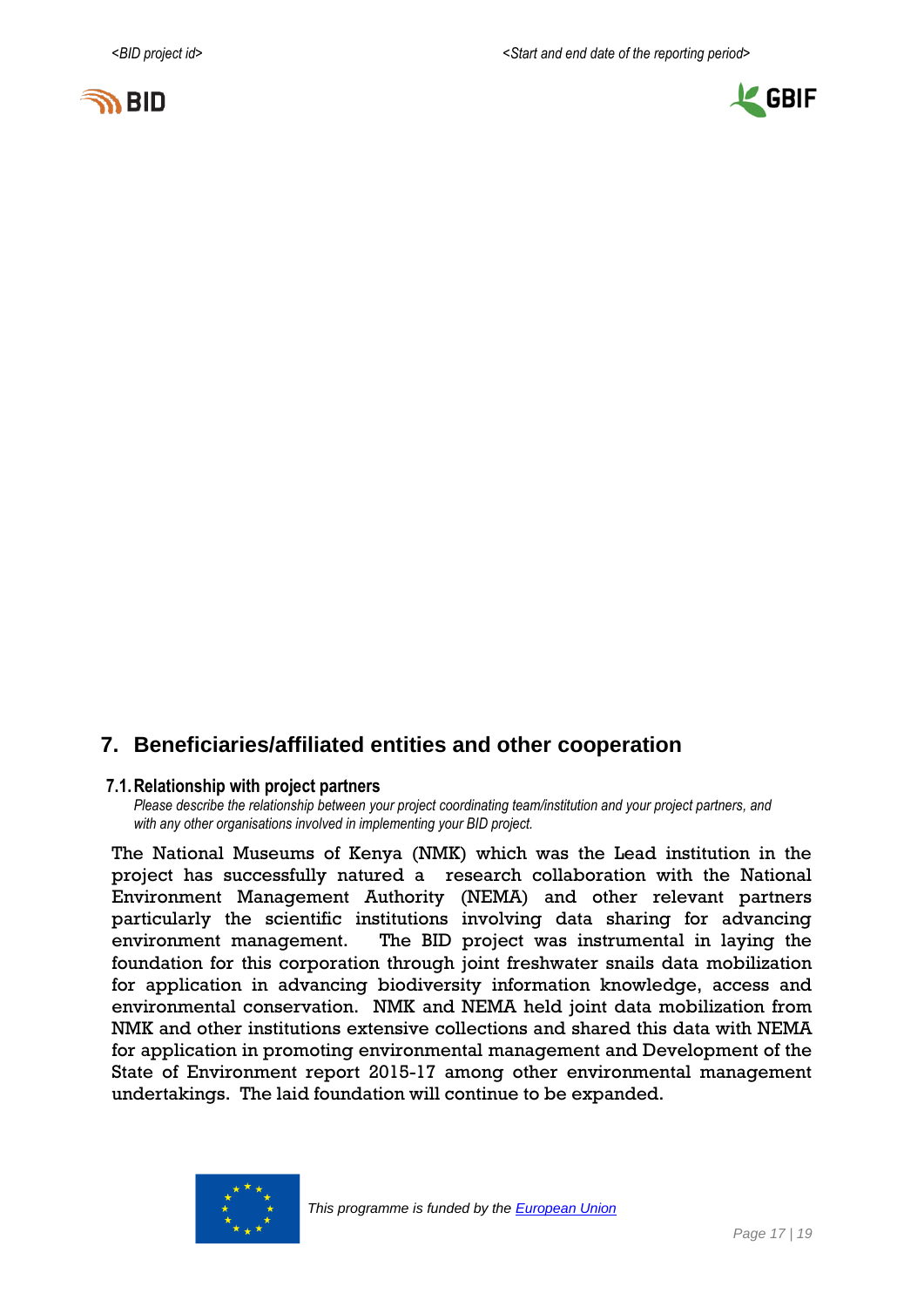



#### **7.2.Links to other projects and actions**

*Where applicable, outline any links and synergies you have developed with other actions, e.g. GBIF nodes, other BID funded projects, etc. If your organization has received previous grants in view of strengthening the same target group, how far has your BID project been able to build upon/complement the previous project(s) ?*

The National Musuems of Kenya in colloboration with institutions in Africa also received other GBIF funding. In particualr, the Africa Insect Atlas where NMK invertebrates section collaborated with other African institutions. Freshwater snails data mobilization project shared a lot with the Africa Insects Atlas project working closely in the same collections, sharing experiences and building synergies in data mining from the collections and any challenges that arise we discussed and sought mechanisms for addressing the challenges concurrently. The project learnt experiences also from projects at Kenya Willdlife Services i.e. Mobilizing biodiversity information from Kenya Wildlife Service" and Kenya's other carnivores. The project PI had an active project on assessing the populaiton status and ecology of an endnagered freshwater snail species (Eussoia inopina) from Eastern Kenya which was also another point of project link. The project results also froms a basis for establishing further project linkages i.e. new project develoment and implementation.

### <span id="page-17-0"></span>**8. Visibility**

.

*Please refer to th[e BID guidelines](http://bid.gbif.org/en/community/communication-guidelines/)*

#### **8.1.Visibility of the BID project**

*How is the visibility of your BID project being ensured?*

#### **Short summary**

The project once was approved and funds provided was circulated via NMK (KenBIF node) communication to NMK and associated collaborators via email creating the first project visibility intervention. Further project visibilities were done during two key stakeholder forums, one at the National Museums of Kenya and another one during drafting of the State of Environment report 2015-17 making process. Further long term visibility will happen through the data published on GBIF.org, local NMK database, references to the paper and presentation to conferences which the PI will make in the future including reference to the project in building other future projects on freshwater gastropods in Kenya. The NMK and NEMA education and public communication sections will be used as avenues for increasing the project visibility through these section public programmes (education and other publicity programmes) also in the future

#### **Sources of verification**

KenBIF node – can be found at KenBIF communicaiton platforms, [www.gbif.org](http://www.gbif.org/) website on funded projects, www.gbif .org project resources for published